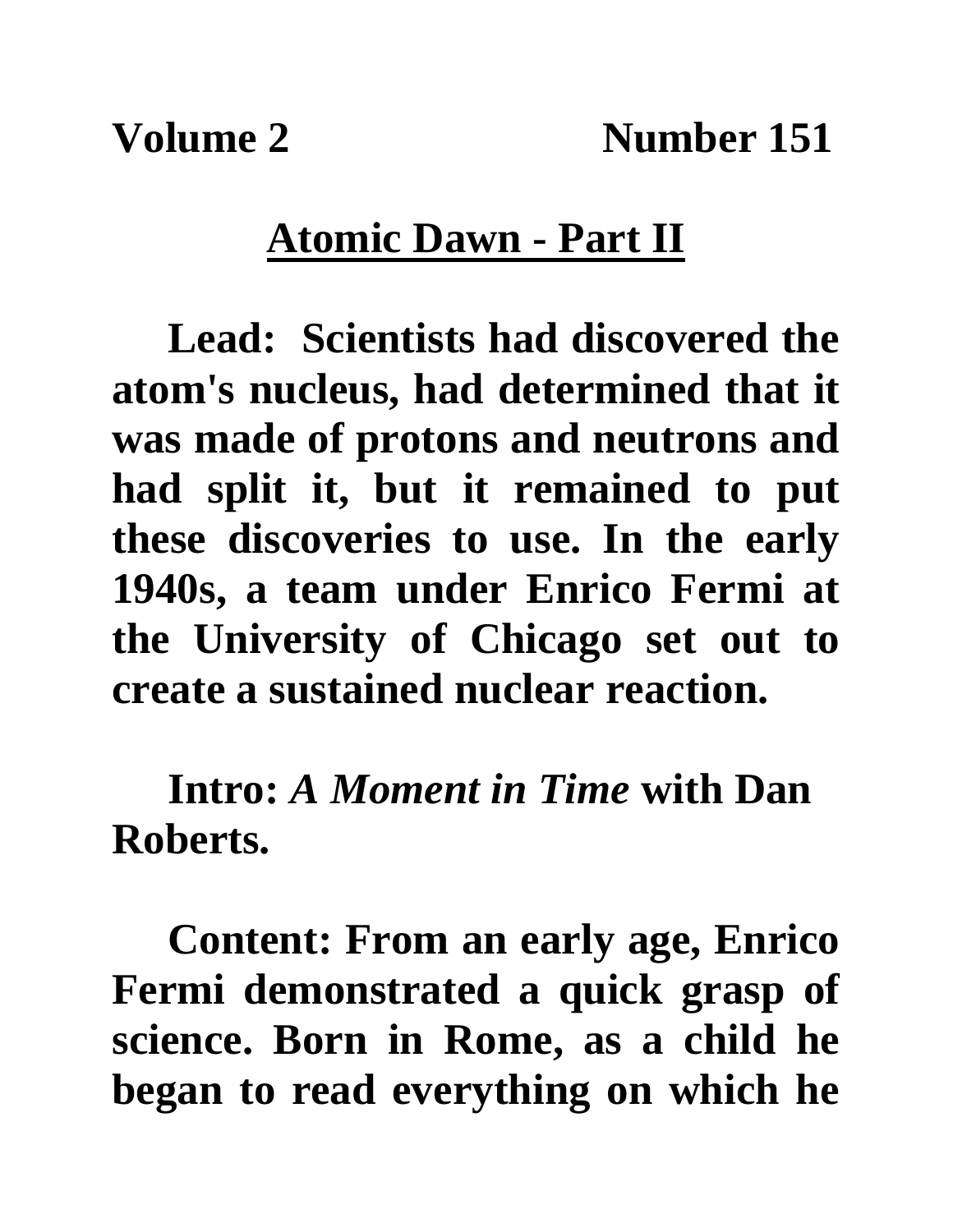**could get his hands. His entrance exam to college was considered prodigious and within eight years after high school he had received his doctorate and was the youngest full professor in the history of the University of Rome. Fermi combined a deep interest in theoretical physics with a practical orientation toward experimenting. Having both tendencies was rare.** 

**By the mid-1930s Fermi was applying his skills and intellect in examining the atom's nucleus and came very close to discovering the process of nuclear fission. Awarded the Nobel Prize in Physics for 1938, Fermi used the trip to Stockholm as a way of accomplishing his escape from Mussolini's Fascist Italy. He began his**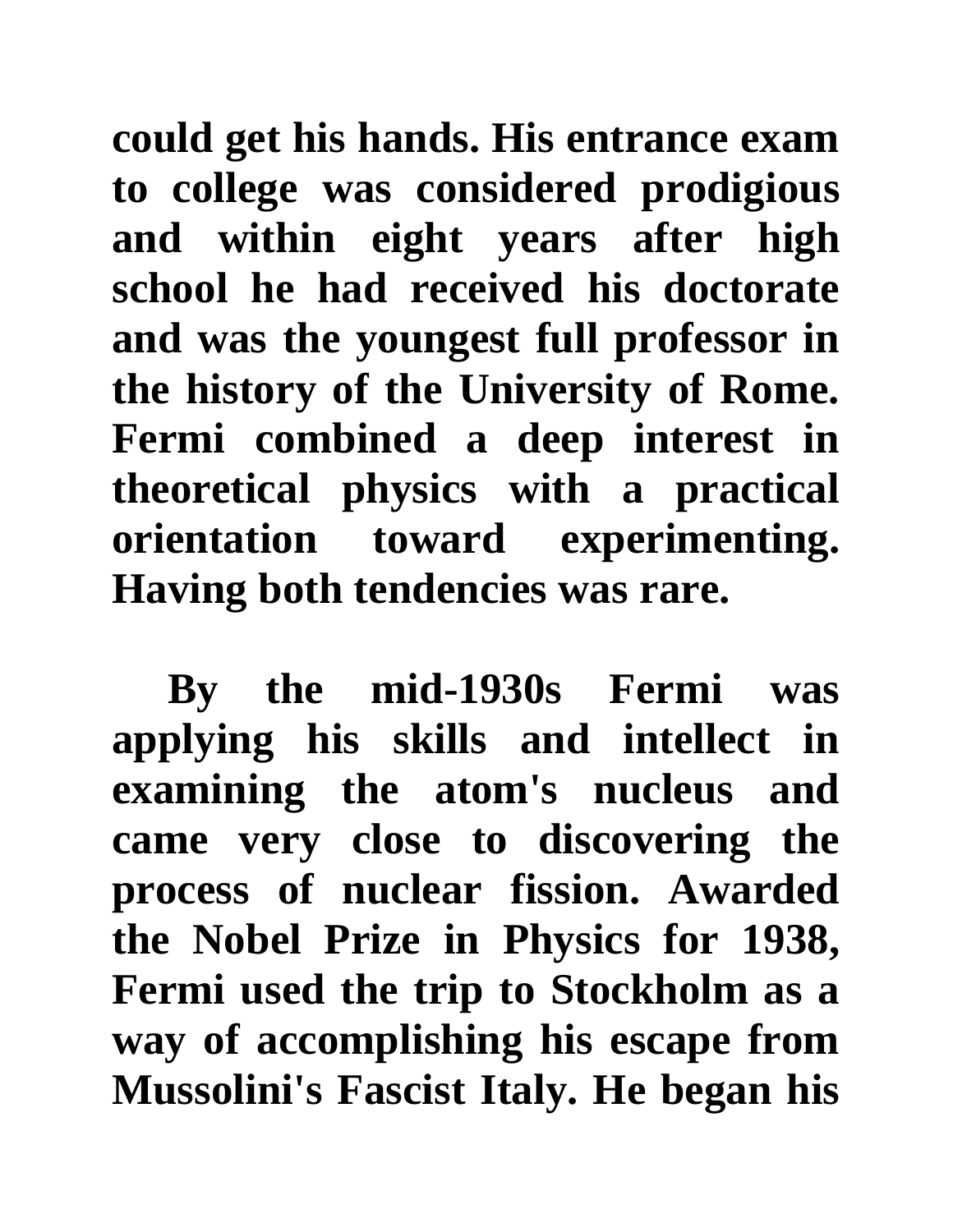**stay in America by teaching at Columbia University.**

**Meanwhile, Otto Hahn, the German radiochemist, and his team had irradiated uranium and produced Barium. Transforming one element into another with radiation had been already been done, but up till then the substances created were close to the original on the periodic table. The creation of Barium, a much lighter element, meant that the uranium nucleus had been split. The further discovery that spectacular amounts of energy had been released in the process had important implications for the creation of an enormous source of power. Fermi set out to tap this fountainhead of energy. To do that he**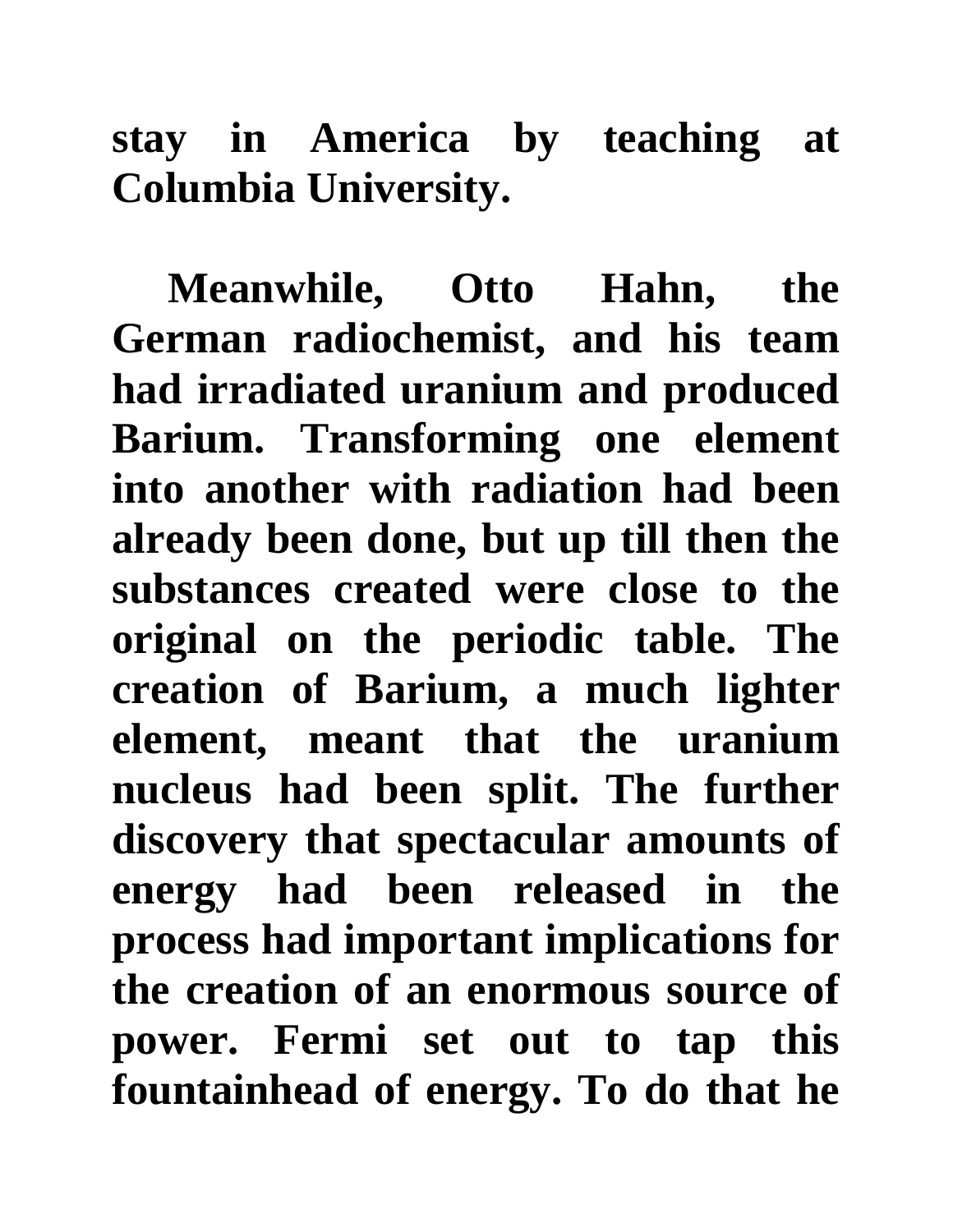**needed to create a sustained nuclear reaction without blowing up everything in sight.**

**On December 2, 1942 a team lead by Fermi at Chicago did just that. In a transformed squash court under the University's football stands a carbon rod was withdrawn from a huge pile of carbon logs studded with uranium pellets. Instruments told the story, a sustained and controlled unclear reaction was in progress. Next time: From theory to bomb.**

**At the University of Richmond, this is Dan Roberts.**

## **Resources**